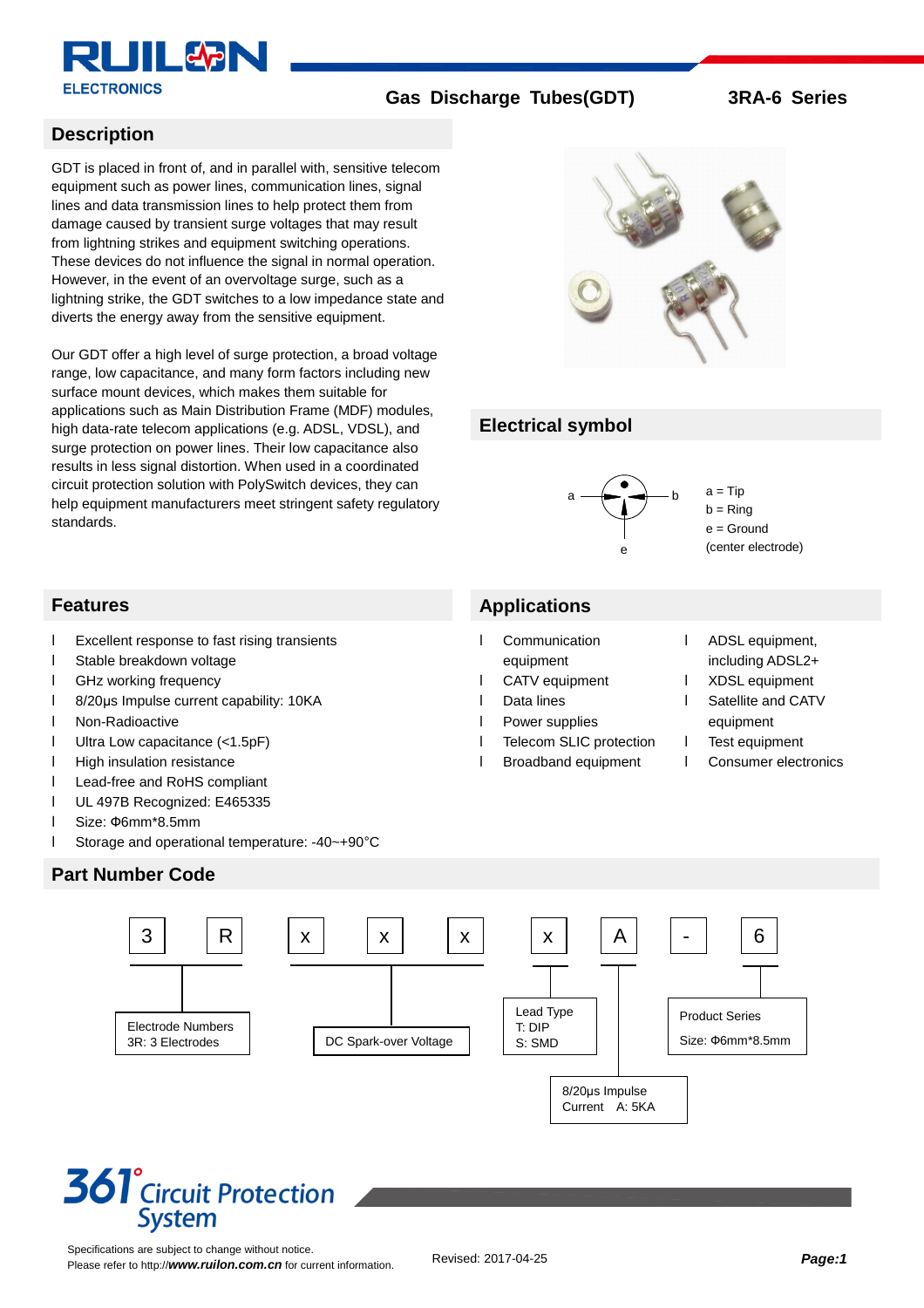

### **Electrical Characteristics**

| <b>Part Number</b>                                                                                                                |            |            | <b>DC</b><br><b>Spark-over</b><br>Voltage $\frac{1}{3}$<br>@100V/S | <b>Impulse</b><br>Spark-over<br>Voltage <sup>3)</sup><br>100V/µS 1KV/µS |              | Insulation<br><b>Resistance</b><br>4) | $@1$ MHz   | <b>Life Ratings</b>                                                      |               |                                                                           |                                                   |
|-----------------------------------------------------------------------------------------------------------------------------------|------------|------------|--------------------------------------------------------------------|-------------------------------------------------------------------------|--------------|---------------------------------------|------------|--------------------------------------------------------------------------|---------------|---------------------------------------------------------------------------|---------------------------------------------------|
|                                                                                                                                   |            |            |                                                                    |                                                                         |              |                                       |            | Capacitance Impulse Discharge<br><b>Current</b><br>@8/20µs <sup>5)</sup> |               | <b>AC</b><br><b>Discharge</b><br><b>Current</b><br>@50Hz 1S <sup>5)</sup> | <b>Impulse Life</b><br>@10/1000µS<br>100A $^{5)}$ |
|                                                                                                                                   |            |            |                                                                    | <b>Max</b>                                                              | Max          | Min                                   | <b>Max</b> | <b>Nominal</b><br>±5 times                                               | Max<br>1 time | Nominal<br>5 times                                                        | Min                                               |
| <b>DIP</b>                                                                                                                        | <b>SMD</b> | DIP-F      | $\mathbf v$                                                        | $\mathbf v$                                                             | $\mathsf{v}$ | $G\Omega$                             | pF         | KA                                                                       | KA            | Α                                                                         | <b>Times</b>                                      |
| 3R070TA-6                                                                                                                         | 3R070SA-6  | 3R070TA-6F | 70±20%                                                             | 500                                                                     | 600          | $\mathbf{1}$                          | 1.5        | 5                                                                        | 10            | 5                                                                         | 300                                               |
| 3R075TA-6                                                                                                                         | 3R075SA-6  | 3R075TA-6F | 75±20%                                                             | 500                                                                     | 600          | $\mathbf{1}$                          | 1.5        | 5                                                                        | 10            | 5                                                                         | 300                                               |
| 3R090TA-6                                                                                                                         | 3R090SA-6  | 3R090TA-6F | 90±20%                                                             | 500                                                                     | 600          | 1                                     | 1.5        | 5                                                                        | 10            | 5                                                                         | 300                                               |
| 3R150TA-6                                                                                                                         | 3R150SA-6  | 3R150TA-6F | 150±20%                                                            | 500                                                                     | 600          | $\mathbf{1}$                          | 1.5        | 5                                                                        | 10            | 5                                                                         | 300                                               |
| 3R230TA-6                                                                                                                         | 3R230SA-6  | 3R230TA-6F | 230±20%                                                            | 500                                                                     | 700          | 1                                     | 1.5        | 5                                                                        | 10            | 5                                                                         | 300                                               |
| 3R250TA-6                                                                                                                         | 3R250SA-6  | 3R250TA-6F | 250±20%                                                            | 500                                                                     | 700          | $\mathbf{1}$                          | 1.5        | 5                                                                        | 10            | 5                                                                         | 300                                               |
| 3R300TA-6                                                                                                                         | 3R300SA-6  | 3R300TA-6F | 300±20%                                                            | 700                                                                     | 900          | $\mathbf{1}$                          | 1.5        | 5                                                                        | 10            | 5                                                                         | 300                                               |
| 3R350TA-6                                                                                                                         | 3R350SA-6  | 3R350TA-6F | 350±20%                                                            | 700                                                                     | 900          | $\mathbf{1}$                          | 1.5        | 5                                                                        | 10            | 5                                                                         | 300                                               |
| 3R400TA-6                                                                                                                         | 3R400SA-6  | 3R400TA-6F | 400±20%                                                            | 800                                                                     | 1000         | 1                                     | 1.5        | 5                                                                        | 10            | 5                                                                         | 300                                               |
| 3R470TA-6                                                                                                                         | 3R470SA-6  | 3R470TA-6F | 470±20%                                                            | 900                                                                     | 1100         | $\mathbf{1}$                          | 1.5        | 5                                                                        | 10            | 5                                                                         | 300                                               |
| 3R600TA-6                                                                                                                         | 3R600SA-6  | 3R600TA-6F | 600±20%                                                            | 1100                                                                    | 1300         | 1                                     | 1.5        | 5                                                                        | 10            | 5                                                                         | 300                                               |
| 3R800TA-6                                                                                                                         | 3R800SA-6  | 3R800TA-6F | 800±20%                                                            | 1300                                                                    | 1500         | $\mathbf{1}$                          | 1.5        | 5                                                                        | 10            | 5                                                                         | 300                                               |
| $-60V$                                                                                                                            |            |            |                                                                    |                                                                         |              |                                       |            |                                                                          |               |                                                                           |                                                   |
| ~10V                                                                                                                              |            |            |                                                                    |                                                                         |              |                                       |            |                                                                          |               |                                                                           |                                                   |
| $-1A$                                                                                                                             |            |            |                                                                    |                                                                         |              |                                       |            |                                                                          |               |                                                                           |                                                   |
| Operation and storage                                                                                                             |            |            |                                                                    |                                                                         |              | $-40 - 90^{\circ}$ C                  |            |                                                                          |               |                                                                           |                                                   |
| 40/090/21                                                                                                                         |            |            |                                                                    |                                                                         |              |                                       |            |                                                                          |               |                                                                           |                                                   |
| <b>RUILON</b><br>xxx A X<br>-Nominal voltage<br><b>XXX</b><br>-Nominal Impulse Discharge Current<br>Α<br>X<br>-Year of production |            |            |                                                                    |                                                                         |              |                                       |            |                                                                          |               |                                                                           |                                                   |
| $-1.25g$<br>Weight………………………………………………………………………                                                                                     |            |            |                                                                    |                                                                         |              |                                       |            |                                                                          |               |                                                                           |                                                   |
| <b>DIP</b><br>-Nickel Plated<br><b>SMD</b><br>-Matte-tin plated                                                                   |            |            |                                                                    |                                                                         |              |                                       |            |                                                                          |               |                                                                           |                                                   |

<sup>1)</sup> At delivery AQL 0.65 level II, DIN ISO 2859

2) In ionized mode

<sup>3)</sup> Tip or ring electrode to center electrode

4) Insulation Resistance Measuring Voltage:

70V, 75V at DC 25V 90V~150V at DC 50V

Other at DC 100V

 $5)$  Total current through center electrode, half value through tip respectively ring electrode.

Terms in accordance with ITU-T Rec. K.12, IEC 61643-311, GB/T 9043.

# **361<sup>°</sup>Circuit Protection System**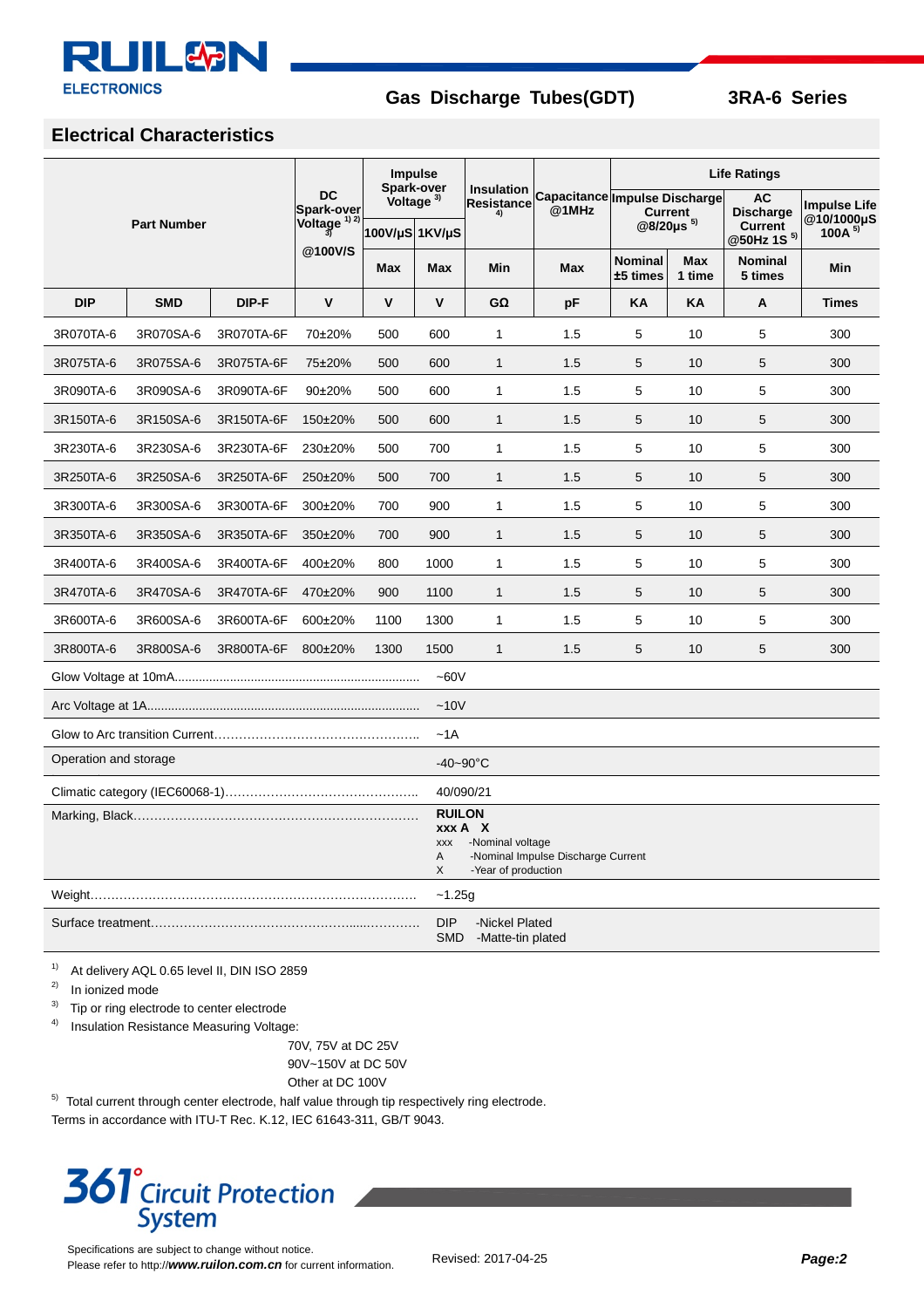

8.5±0.3<br>[0.335±0.012]

。 /<br>0.2±0.2 -<br>[0.236±0.008]

### **Dimensions (Unit: mm/inch)**

#### **DIP Series (3RxxxTA-6) SMD Series (3RxxxSA-6)**



**DIP Series (3RxxxTA-6F)**



### **Packaging Information (Unit: mm/inch)**

**"DIP Series" and "DIP-F Series" Packaging (Bulk)**